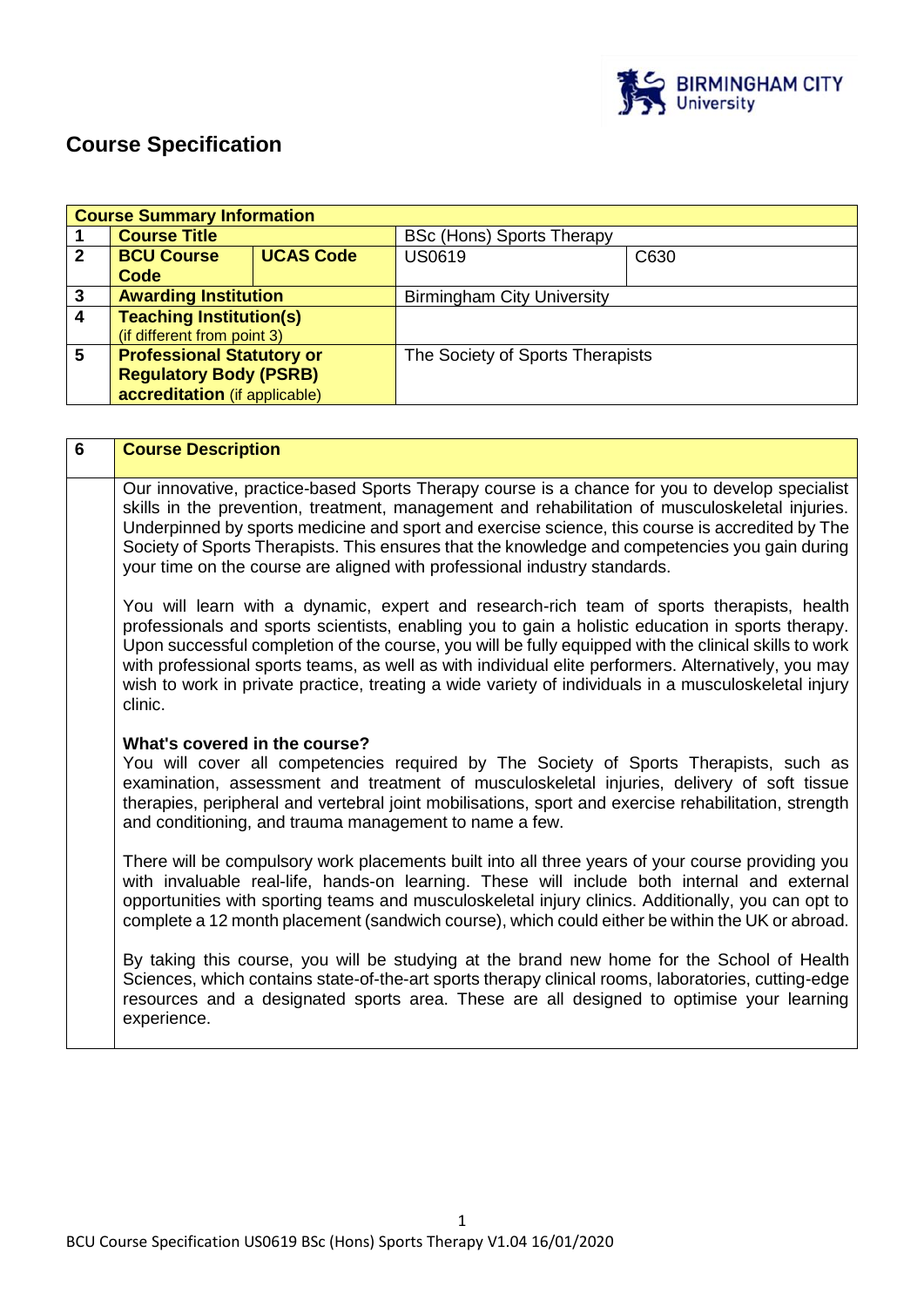

|    | <b>Course Awards</b>                            |       |                |
|----|-------------------------------------------------|-------|----------------|
| 7a | <b>Name of Final Award</b>                      | Level | <b>Credits</b> |
|    |                                                 |       | <b>Awarded</b> |
|    | Bachelor of Science with Honours Sports Therapy |       | 360            |
| 7b | <b>Exit Awards and Credits Awarded</b>          |       |                |
|    | Certificate of Higher Education Sport           |       | 120            |
|    | Diploma of Higher Education Sport               | 5     | 240            |
|    | <b>Bachelor of Science Sport</b>                | 6     | 300            |

| <b>Derogation from the University Regulations</b>                                                                           |
|-----------------------------------------------------------------------------------------------------------------------------|
| 1. For modules with more than one item of assessment, all items of assessment must be passed<br>in order to pass the module |
| 2. Compensation of marginally failed modules is not permitted                                                               |
| 3. Condonement of failed modules is not permitted<br>4. Students do not have an automatic right to repeat Level 4.          |
|                                                                                                                             |

| 9                | <b>Delivery Patterns</b> |                   |                          |                |
|------------------|--------------------------|-------------------|--------------------------|----------------|
|                  | <b>Mode(s) of Study</b>  | <b>Location</b>   | <b>Duration of Study</b> | Code           |
| <b>Full Time</b> |                          | <b>City South</b> | 3 years                  | <b>US0619</b>  |
| Sandwich         |                          | <b>City South</b> | 4 vears                  | <b>US0619S</b> |

## **10 Entry Requirements**

The admission requirements for this course are stated on the course page of the BCU website at <https://www.bcu.ac.uk/>or may be found by searching for the course entry profile located on the UCAS website.

| 11           | <b>Course Learning Outcomes</b>                                                                |
|--------------|------------------------------------------------------------------------------------------------|
|              | Critically evaluate research in sports medicine and exercise science to draw appropriate       |
|              | conclusions and implement within professional practice.                                        |
| $\mathbf{2}$ | Engage in learning and reflect on practice, taking responsibility for continuous professional  |
|              | development.                                                                                   |
| 3            | Demonstrate competent, appropriate, safe, and effective practical skills in Sports Therapy and |
|              | the capabilities required to be an autonomous practitioner.                                    |
| 4            | Describe and explain the theory of sport and exercise disciplines: physiology; biomechanics;   |
|              | psychology and their application to the sports therapy context.                                |
| 5            | Investigate research questions using appropriate methods and analyse, interpret and report the |
|              | results.                                                                                       |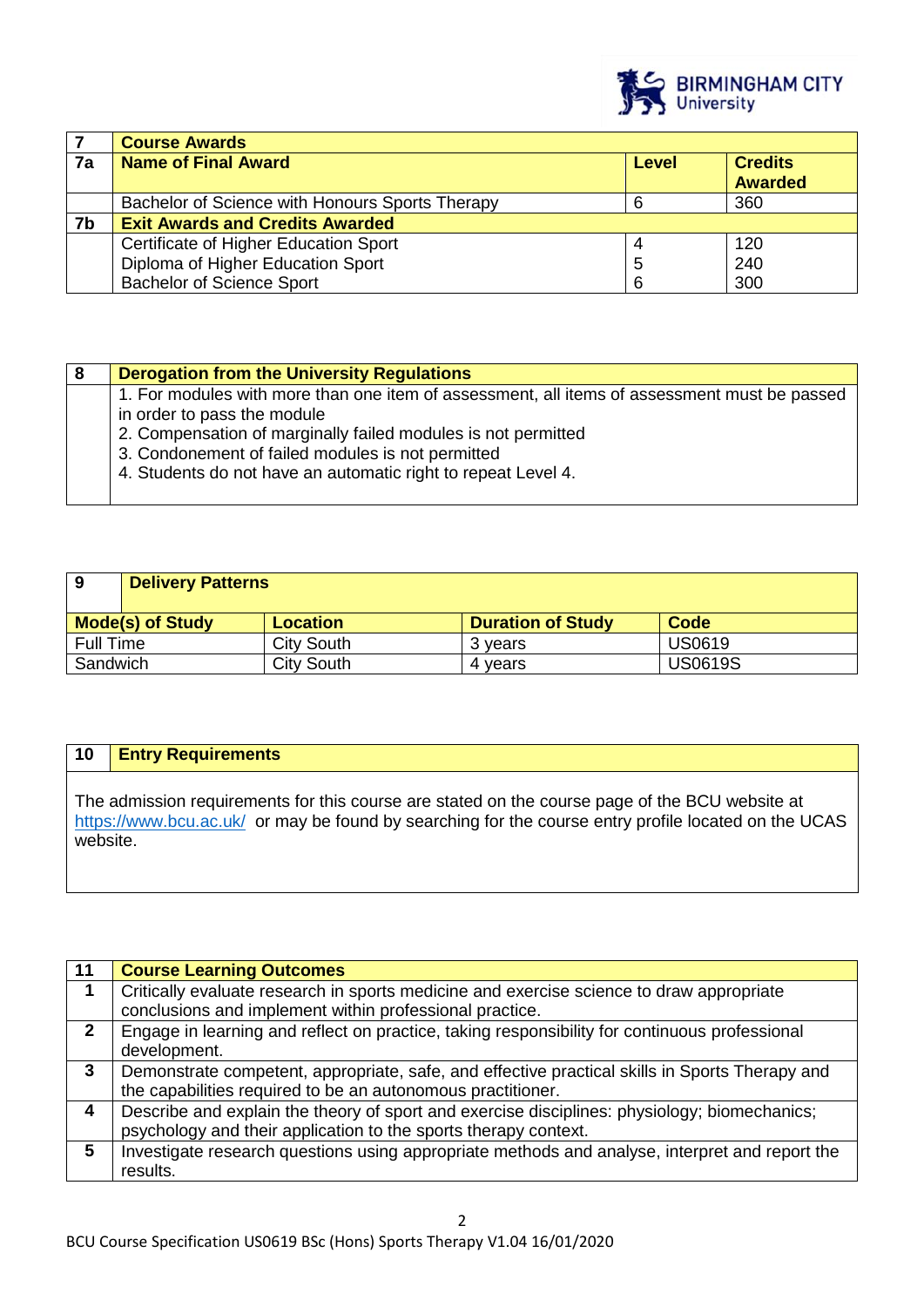

| 6              | Explain the importance of being able to apply a critical and interdisciplinary approach to          |
|----------------|-----------------------------------------------------------------------------------------------------|
|                | contemporary scientific issues in sports medicine and exercise science.                             |
| $\overline{7}$ | Critically appraise the role of the sports therapist within the multidisciplinary support team, and |
|                | communicate effectively with other members.                                                         |
| 8              | Demonstrate the ability to collaborate and integrate knowledge through interdisciplinary working    |
|                | to promote creative and innovative solutions in sports therapy practice providing a reasoned        |
|                | argument.                                                                                           |
| 9              | Demonstrate a systematic understanding of sports therapy, including acquisition of coherent and     |
|                | detailed knowledge, which is informed by current understanding of the discipline, to enable         |
|                | graduates to achieve the benchmark requirements for membership status of The Society of             |
|                | Sports Therapists.                                                                                  |
| 10             | Work within the boundaries of professional competence, adhering to ethical standards,               |
|                | confidentiality and modes of effective communication.                                               |
| 11             | Demonstrate a wide-range of transferable skills to appropriately prepare you for employment.        |
| $12 \,$        | Demonstrate the ability to comply with the professional, ethical and legal requirements of          |
|                | practice.                                                                                           |
| 13             | Explain the worldwide role and application of sports therapy.                                       |
| 14             | Demonstrate an ability to adapt behaviours in accordance with diverse cultural needs.               |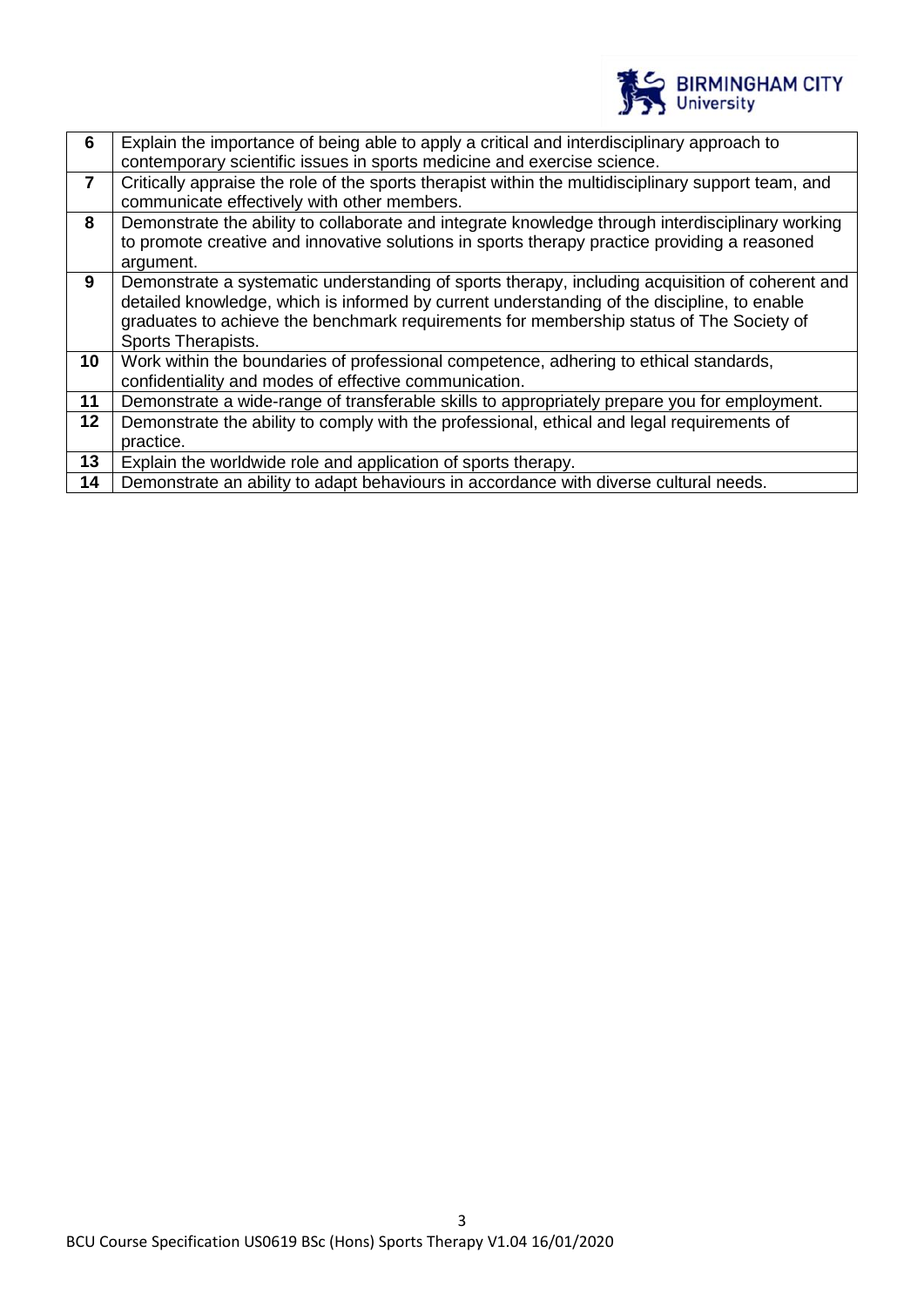

#### **12 Course Requirements**

#### **12a Level 4:**

*In order to complete this course a student must successfully complete all the following CORE modules (totalling* **120** *credits):*

| <b>Module Code</b> | <b>Module Name</b>                                     | <b>Credit Value</b> |
|--------------------|--------------------------------------------------------|---------------------|
|                    |                                                        |                     |
| <b>SPT4002</b>     | <b>Applied Anatomy for Sports Therapy</b>              | 20                  |
| <b>SPX4003</b>     | <b>Biomechanics of Human Movement</b>                  | 20                  |
| <b>SPT4001</b>     | <b>Musculoskeletal Assessment and Treatment 1</b>      | 40                  |
| <b>SPX4000</b>     | <b>Professional Skills and Evidence-based Practice</b> | 20                  |
| <b>SPX4002</b>     | Sport & Exercise Physiology and Principles of          | 20                  |
|                    | <b>Training</b>                                        |                     |

#### **Level 5:**

*In order to complete this course a student must successfully complete all the following CORE modules (totalling* **120** *credits):*

| <b>Module Name</b>                          | <b>Credit Value</b> |
|---------------------------------------------|---------------------|
| Sports Injury & Exercise Rehabilitation     | 40                  |
| <b>Musculoskeletal Assessment 2</b>         | 20                  |
| <b>Manual Therapy</b>                       | <b>20</b>           |
| Sport and Exercise Physiology and Nutrition | 20                  |
| <b>Planning and Conducting Research</b>     | 20                  |
|                                             |                     |

#### **Level 6:**

*In order to complete this course a student must successfully complete all the following CORE modules (totalling* **120** *credits):*

| <b>Module Name</b>                                  | <b>Credit Value</b> |
|-----------------------------------------------------|---------------------|
| <b>Injury Prevention and Conditioning for Sport</b> | 20                  |
| <b>Clinical Practice</b>                            | <b>20</b>           |
| <b>Advanced Application and Clinical Reasoning</b>  | 40                  |
| <b>Independent Research Project</b>                 | 40                  |
|                                                     |                     |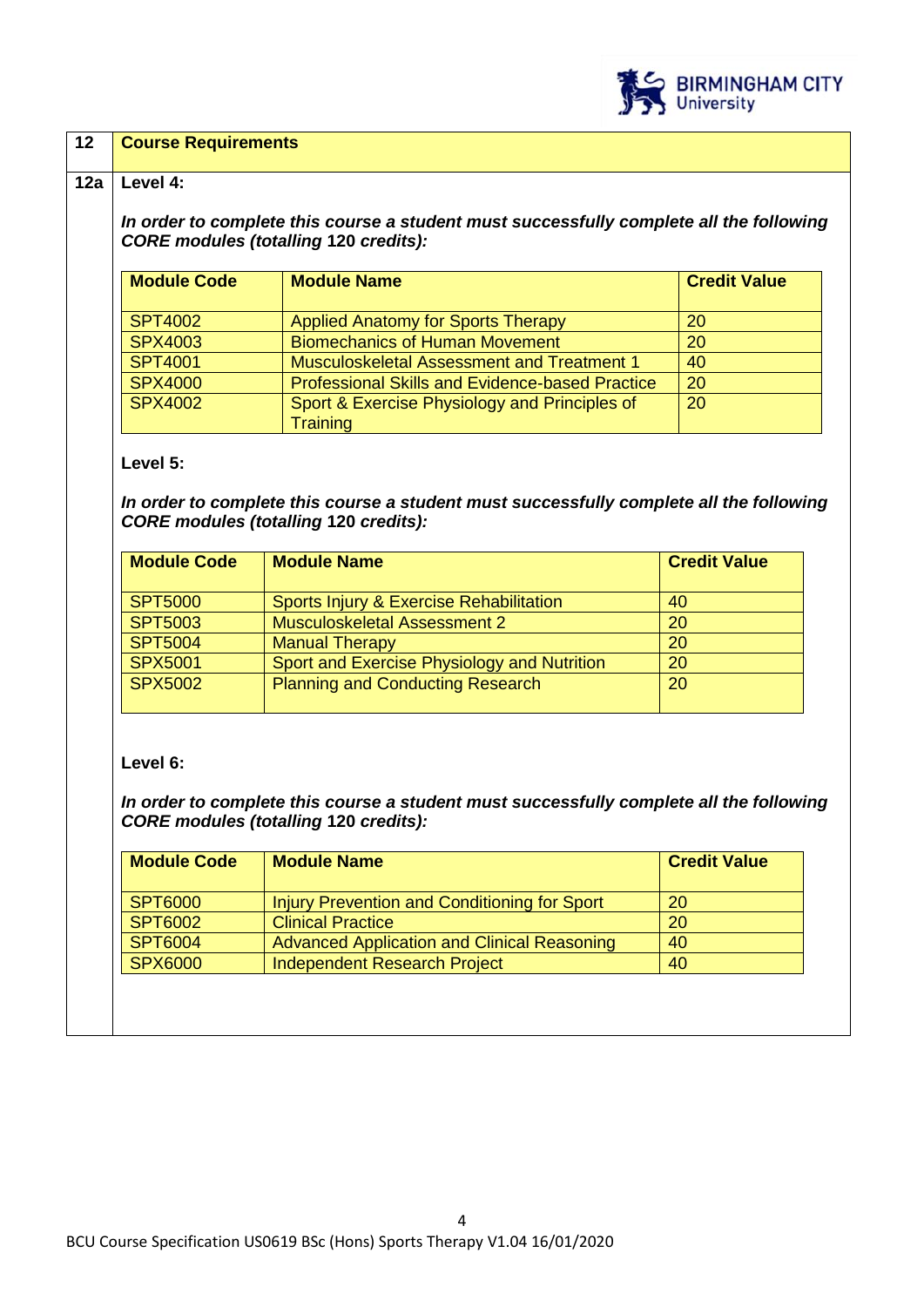

## **12b Structure Diagram**

## **Full Time / Sandwich**

#### **Level 4**

| <b>SEMESTER ONE</b>                                                          | <b>SEMESTER TWO</b>                                                             |  |
|------------------------------------------------------------------------------|---------------------------------------------------------------------------------|--|
| Core                                                                         | Core                                                                            |  |
| SPX4000: Professional Skills and Evidence-<br>based Practice (20 credits)    | SPX4002: Sport & Exercise Physiology and<br>Principles of Training (20 credits) |  |
| SPT4002: Applied Anatomy for Sports Therapy<br>(20 credits)                  | SPX4003: Biomechanics of Human Movement<br>(20 credits)                         |  |
| <b>Core</b> SPT4001: Musculoskeletal Assessment and Treatment 1 (40 credits) |                                                                                 |  |

#### **Level 5**

| Core                                                                                                                           | Core                                                                                              |  |
|--------------------------------------------------------------------------------------------------------------------------------|---------------------------------------------------------------------------------------------------|--|
| SPX5001: Sport and Exercise Physiology and<br>Nutrition (20 credits)<br>SPT5003: Musculoskeletal Assessment 2 (20)<br>credits) | SPX5002: Planning and Conducting Research<br>(20 credits)<br>SPT5004: Manual Therapy (20 credits) |  |
| <b>Core SPT5000: Sports Injury &amp; Exercise Rehabilitation (40 credits)</b>                                                  |                                                                                                   |  |

|  | Optional and Sandwich Year |
|--|----------------------------|
|--|----------------------------|

## **Level 6**

| Core                                                                          | Core                                    |
|-------------------------------------------------------------------------------|-----------------------------------------|
| SPT6000: Injury Prevention and Conditioning for<br>Sport (20 credits)         | SPT6002: Clinical Practice (20 credits) |
| <b>Core</b> SPT6004: Advanced Application and Clinical Reasoning (40 credits) |                                         |
| SPX6000:Independent Research Project (40 credits)                             |                                         |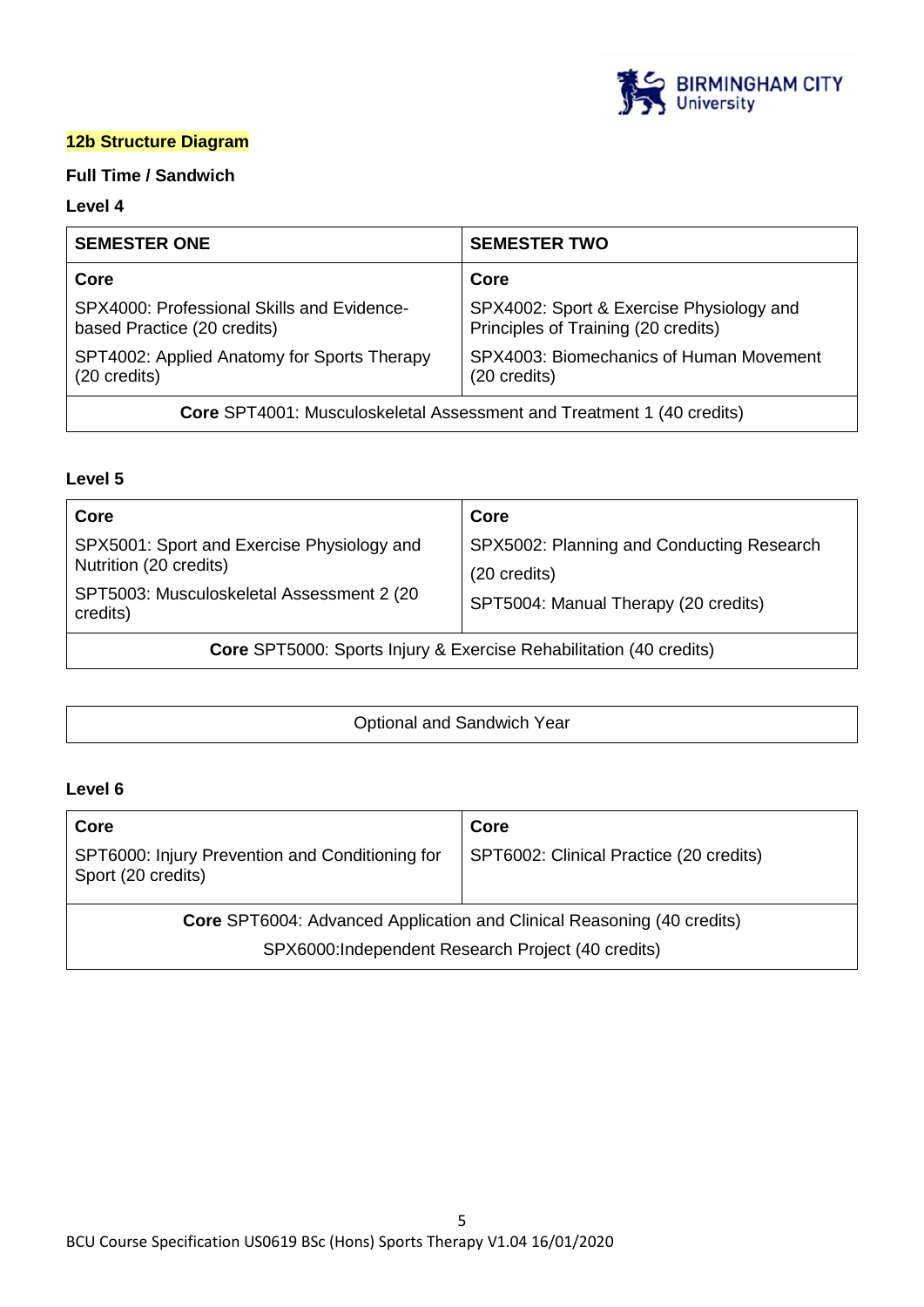

#### **13 Overall Student Workload and Balance of Assessment**

Overall student *workload* consists of class contact hours, independent learning and assessment activity, with each credit taken equating to a total study time of around 10 hours. While actual contact hours may depend on the optional modules selected, the following information gives an indication of how much time students will need to allocate to different activities at each level of the course.

- *Scheduled Learning* includes lectures, practical classes and workshops, contact time specified in timetable
- *Directed Learning* includes placements, work-based learning, external visits, on-line activity, Graduate+, peer learning
- *Private Study* includes preparation for exams

The *balance of assessment* by mode of assessment (e.g. coursework, exam and in-person) depends to some extent on the optional modules chosen by students. The approximate percentage of the course assessed by coursework, exam and in-person is shown below.

#### **Level 4**

#### **Workload**

#### **25% time spent in timetabled teaching and learning activity**

| <b>Activity</b>          | <b>Number of Hours</b> |
|--------------------------|------------------------|
| Scheduled Learning       | 298                    |
| <b>Directed Learning</b> | 466                    |
| <b>Private Study</b>     | 436                    |
| <b>Total Hours</b>       | 1200                   |

#### **Balance of Assessment**

| <b>Assessment Mode</b> | Percentage |
|------------------------|------------|
| Coursework             | 40%        |
| Exam                   | 28%        |
| In-Person              | 32%        |

#### **Level 5**

#### **Workload**

#### **27% time spent in timetabled teaching and learning activity**

| <b>Activity</b>      | <b>Number of Hours</b> |
|----------------------|------------------------|
| Scheduled Learning   | 327                    |
| Directed Learning    | 378                    |
| <b>Private Study</b> | 495                    |
| <b>Total Hours</b>   | 1200                   |

### **Balance of Assessment**

| <b>Assessment Mode</b> | Percentage |
|------------------------|------------|
| Coursework             | 30%        |
| Exam                   | 10%        |
| In-Person              | 60%        |